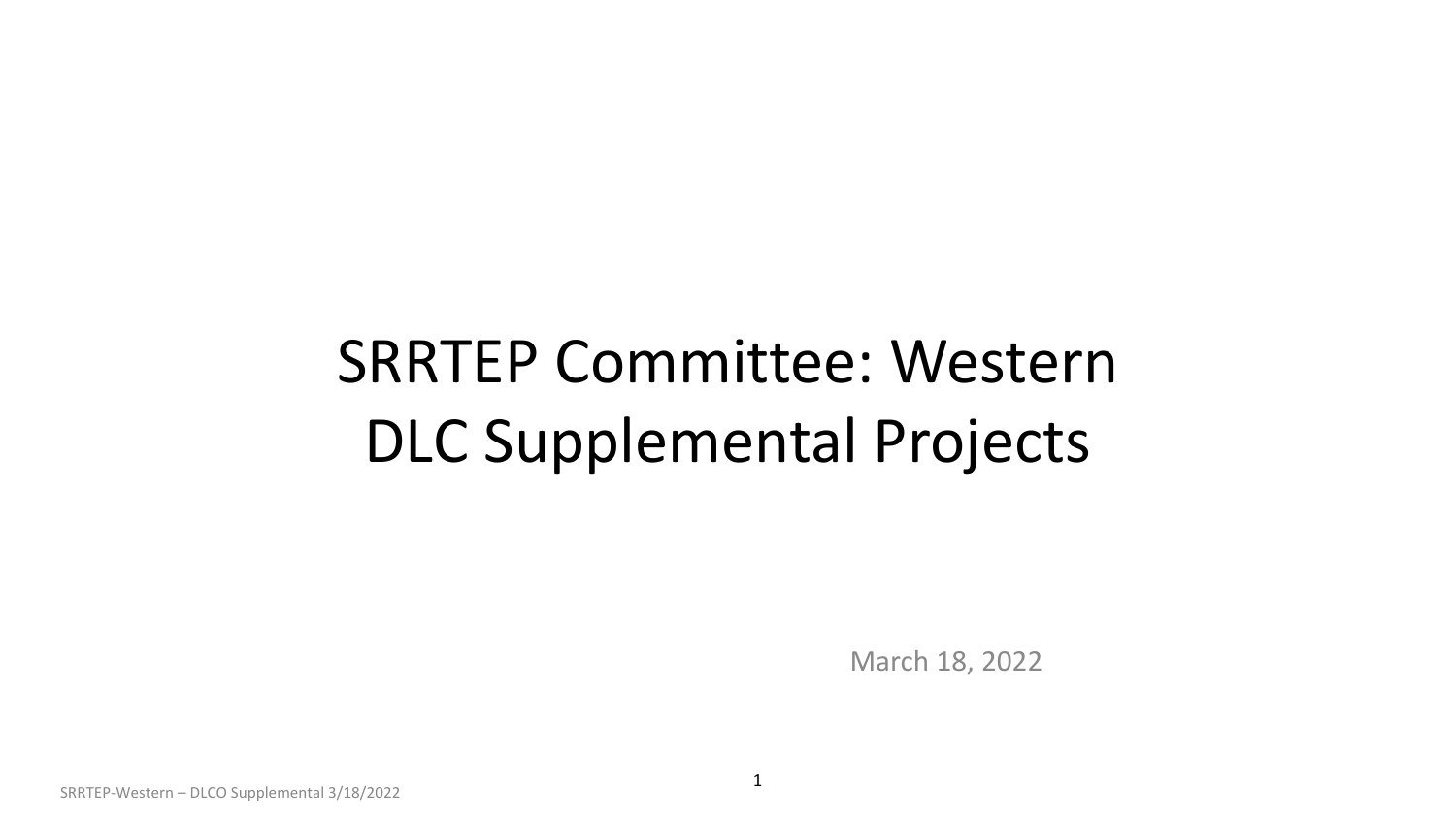## Needs

Stakeholders must submit any comments within 10 days of this meeting in order to provide time necessary to consider these comments prior to the next phase of the M-3 process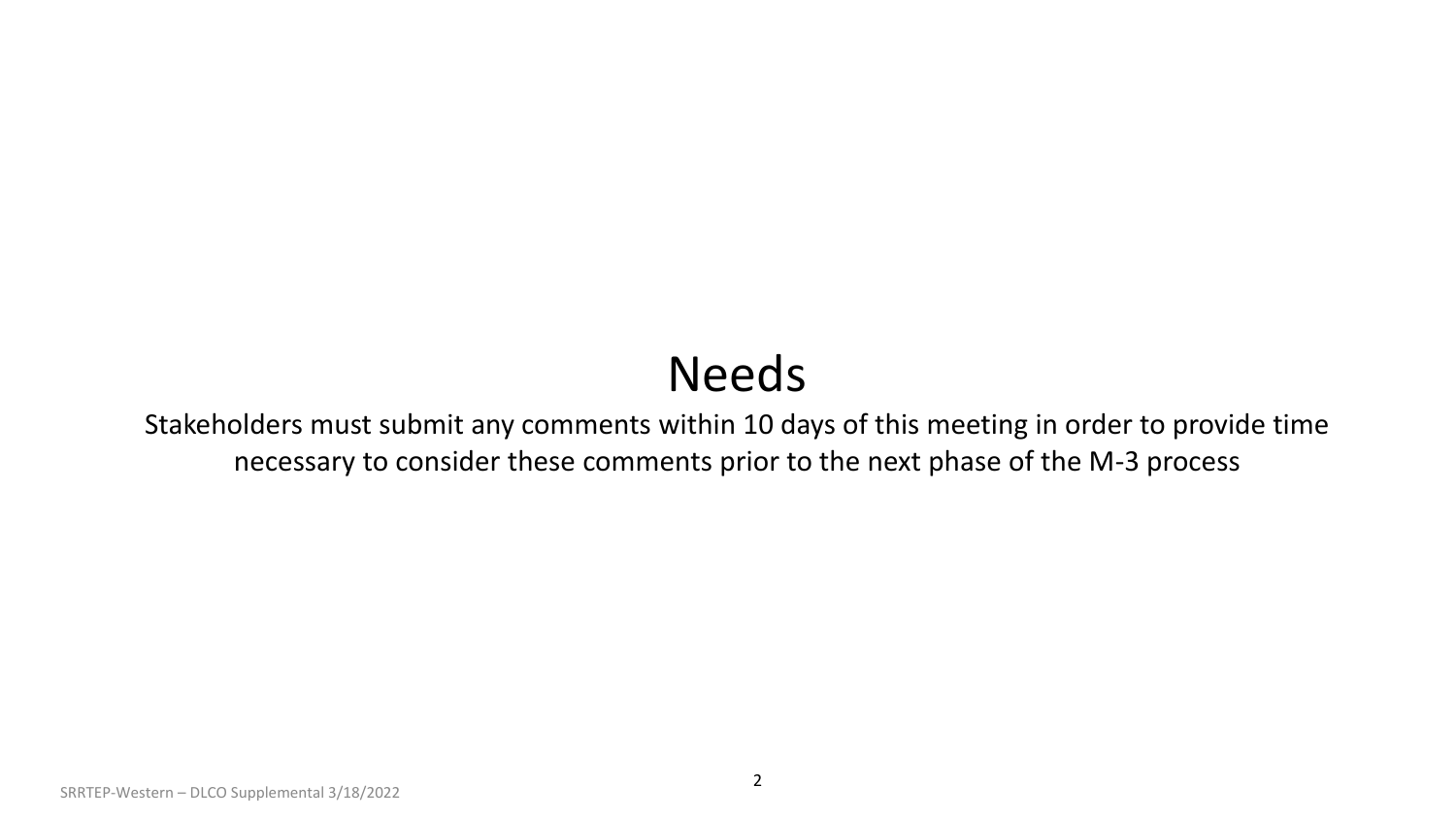

### DLCO Transmission Zone M-3 Process Pittsburgh, PA

#### **Need Number: DLC-2022-001**

**Process Stage:** Needs Meeting

**Project Driver:** Infrastructure Resilience and Customer Service **Specific Assumptions Reference:** Slide 9 and 10 of the DLC 2022 Local Planning Assumptions.

#### **Problem Statement:**

Load growth in Pittsburgh's downtown area, and in its adjacent communities, has presented concerns regarding DLC's existing distribution lines and its ability to serve its customers. As such, additional capacity and resiliency is needed to provide adequate distribution service to these areas.

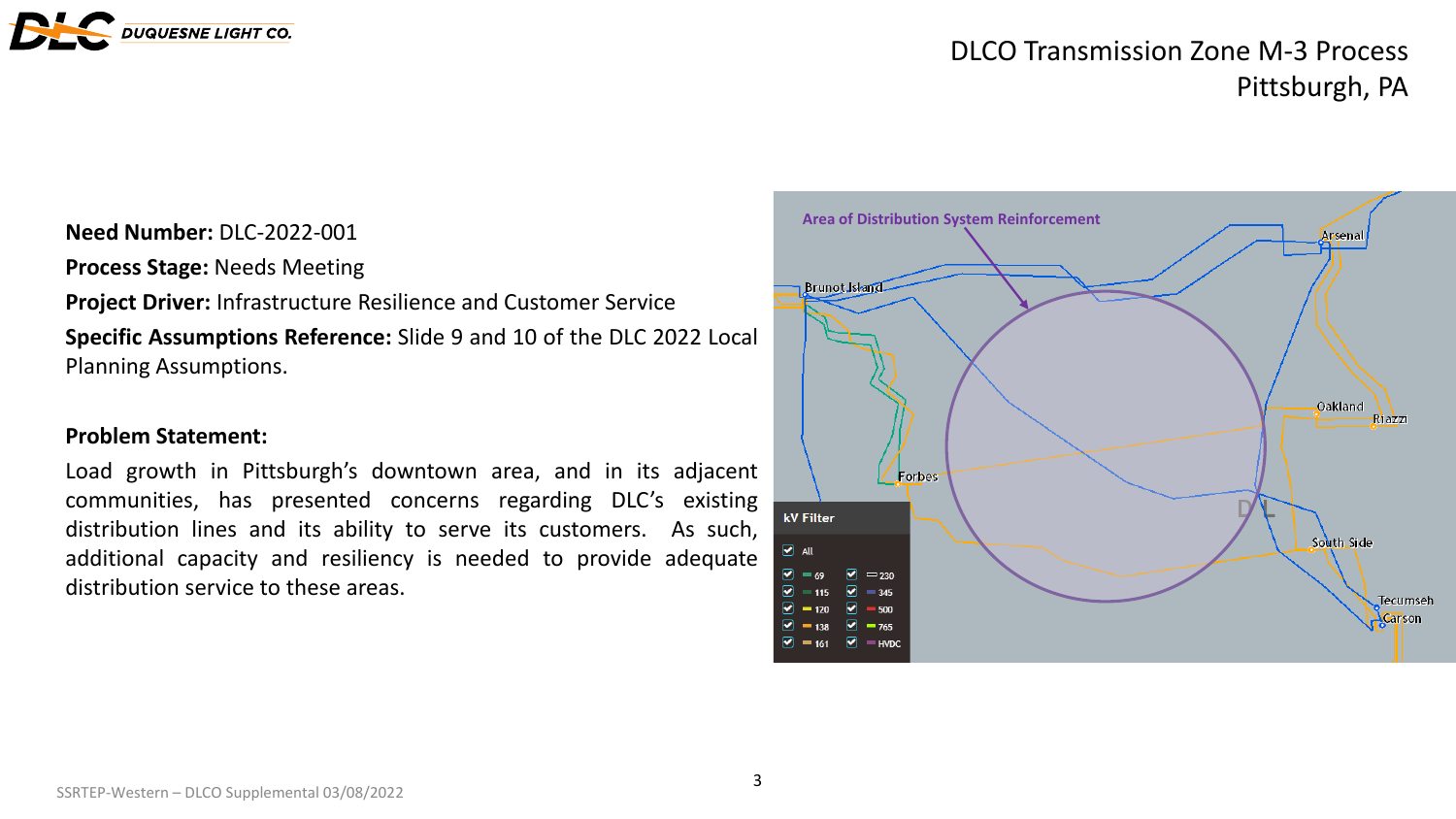## Solutions

Stakeholders must submit any comments within 10 days of this meeting in order to provide time necessary to consider these comments prior to the next phase of the M-3 process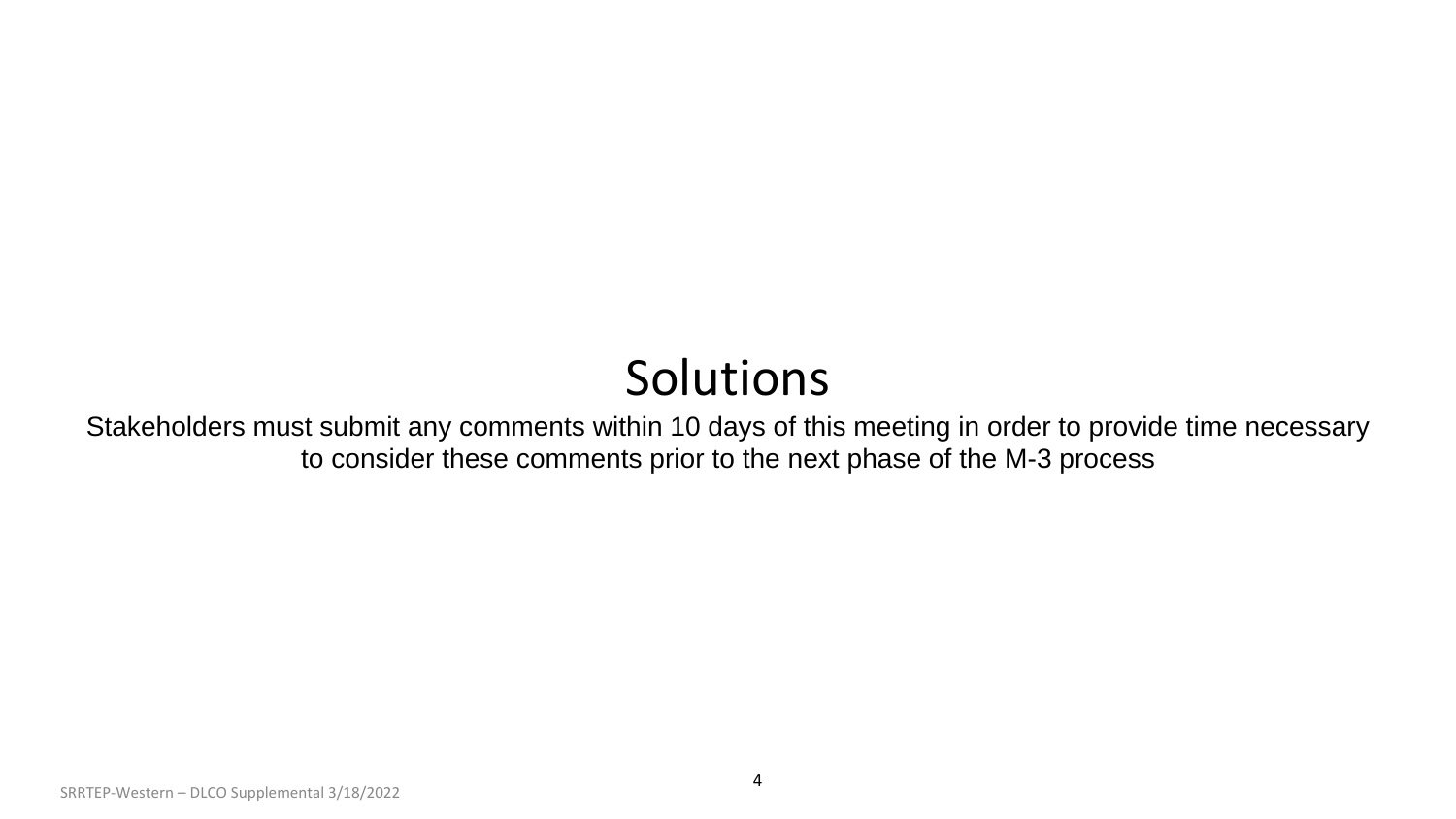

### DLCO Transmission Zone M-3 Process Pittsburgh, PA

**Need Number: DLC-2020-001** 

**Process Stage:** Solutions Meeting (3/8/2022)

**Previously Presented:** Needs Meeting (6/19/2020)

**Project Driver:** Infrastructure Resilience.

**Specific Assumptions Reference:** Slide 9 of the DLC 2022 Local Planning Assumptions.

#### **Problem Statement:**

Various landslides were found along the 138 kV transmission circuits Dravosburg – Carson (Z-71) and Carson – Bettis (Z-88), affecting multiple towers.

Due to the landslide close proximity to the towers, transverse cracking, and the geological weak soil layers, the existing towers are expected to be vulnerable to movement which can compromise their structural integrity.

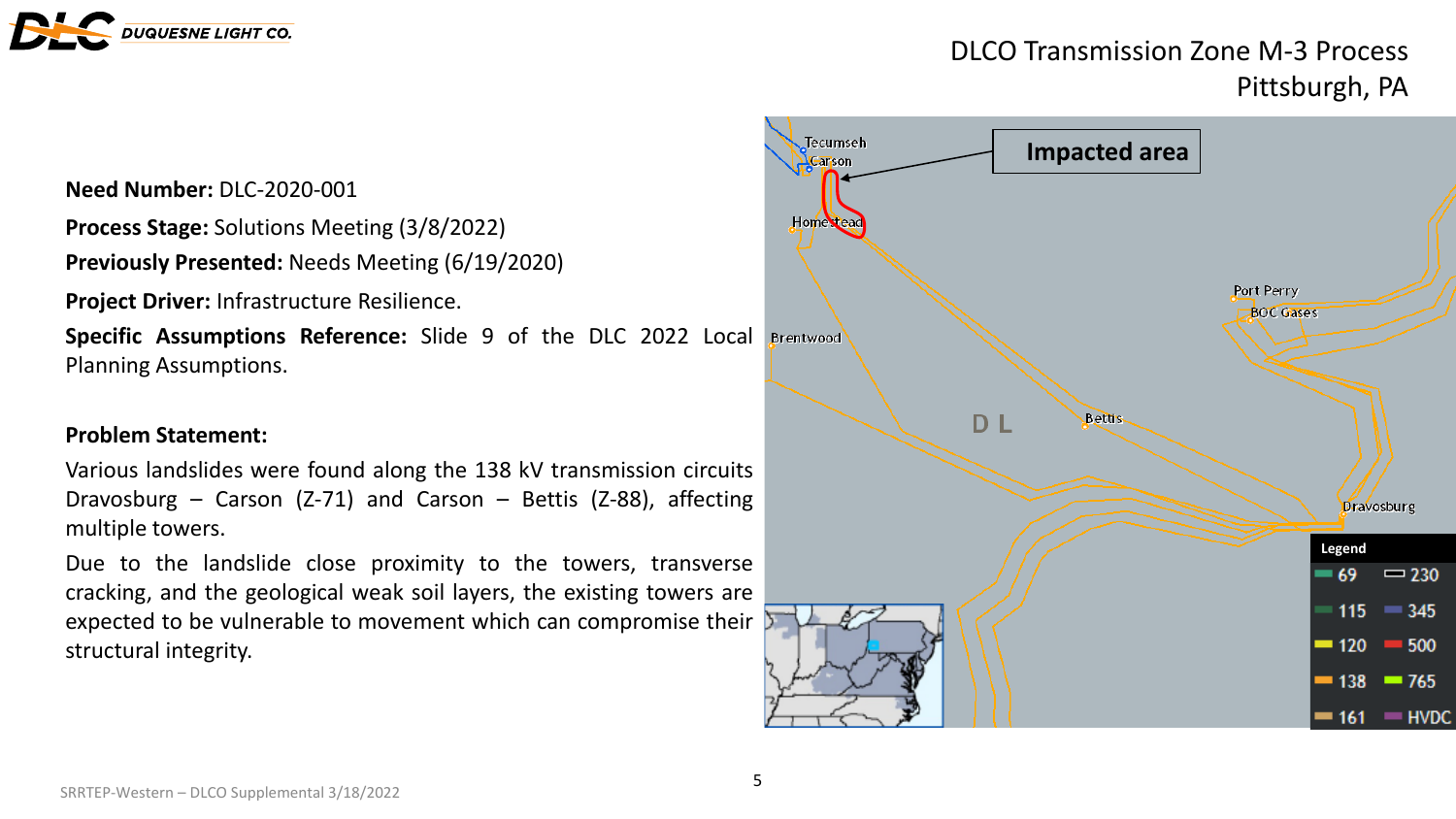

### DLCO Transmission Zone M-3 Process Pittsburgh, PA

#### **Need Number:** DLC-2020-001

**Process Stage:** Solutions Meeting (3/8/2022)

#### **Potential Solution:**

DLC proposes replacing the affected towers with five new structures composed of deep caisson foundations. The foundations would be designed to resist lateral loads from possible future slope movement. Access road and storm water improvements will also be designed to help withstand potential future landslides and site access.

#### **Estimated Cost:** \$12M

#### **Alternatives Considered**:

1. DLC investigated replacing tower 3640 in its existing location. However, an engineering review determined the existing location is still at risk of landslides. These factors present ongoing safety and reliability risks.

#### **Estimated Alternative Solution #1 Cost:** \$6.2 M

2. Rather than replacing the existing structures, DLC investigated relocating tower 3640 and removing structure 3657-3. However, tower 3656 was observed to have landslide tension cracks and it was deemed not suitable to support the increased span length. As such, the risk of future structural distress due to weathering and loading conditions, this alternative is not being pursued.

#### **Estimated Alternative Solution #2 Cost:** \$7.5 M

**Projected In-Service:** 9/2023

**Project Status:** In Progress

**Model:** 2022 Series RTEP



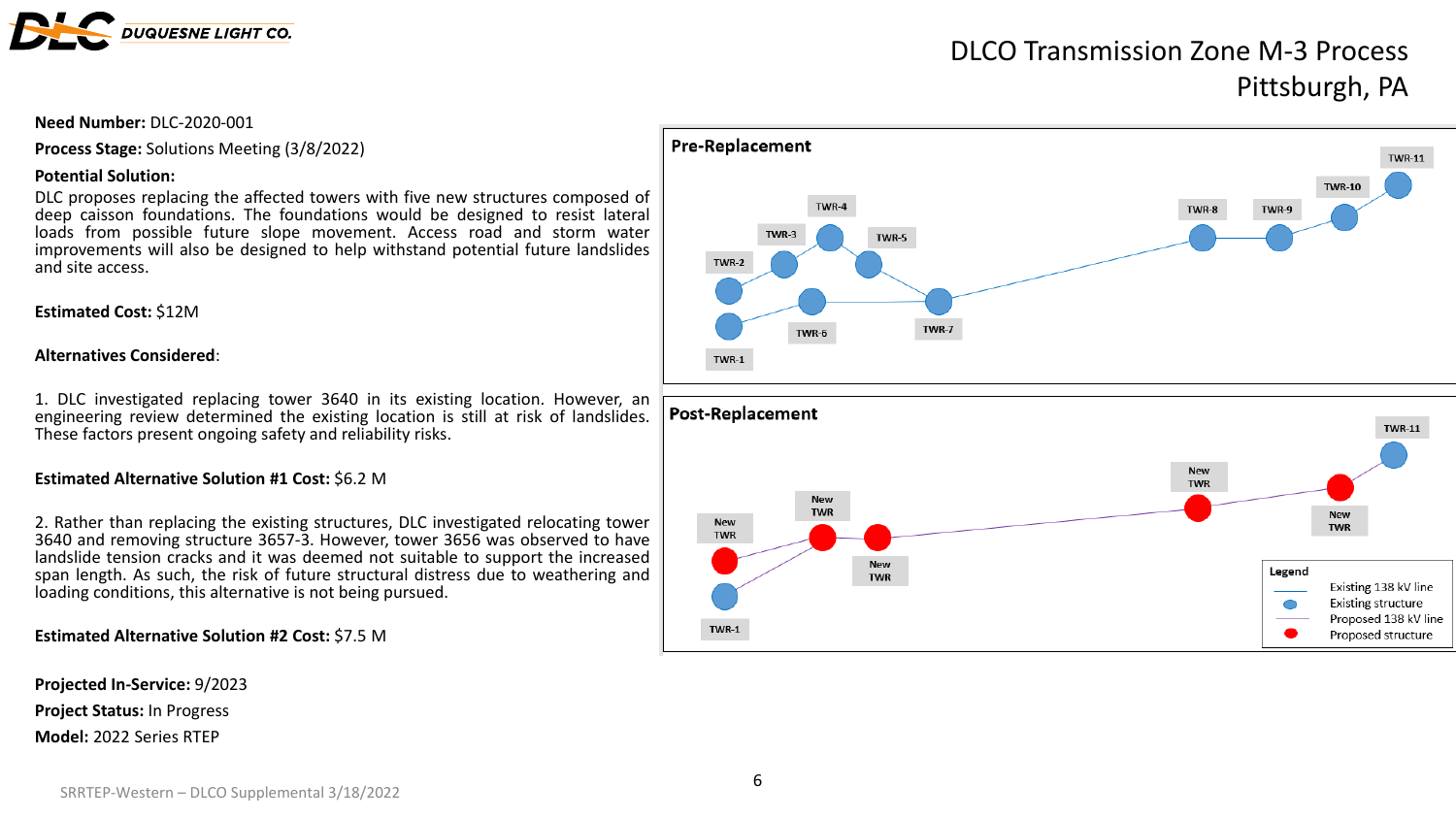# High Level M-3 Meeting Schedule

| Assumptions  | <b>Activity</b>                                | <b>Timing</b>                      |
|--------------|------------------------------------------------|------------------------------------|
|              | Posting of TO Assumptions Meeting information  | 20 days before Assumptions Meeting |
|              | Stakeholder comments                           | 10 days after Assumptions Meeting  |
|              |                                                |                                    |
| <b>Needs</b> | <b>Activity</b>                                | Timing                             |
|              | TOs and Stakeholders Post Needs Meeting slides | 10 days before Needs Meeting       |
|              | Stakeholder comments                           | 10 days after Needs Meeting        |

Solutions

Submission of Supplemental Projects & Local Plan

| <b>Activity</b>                                    | Timing                           |
|----------------------------------------------------|----------------------------------|
| TOs and Stakeholders Post Solutions Meeting slides | 10 days before Solutions Meeting |
| Stakeholder comments                               | 10 days after Solutions Meeting  |

| <b>Activity</b>                                       | Timing                                                                                         |
|-------------------------------------------------------|------------------------------------------------------------------------------------------------|
| Do No Harm (DNH) analysis for selected solution       | Prior to posting selected solution                                                             |
| Post selected solution(s)                             | Following completion of DNH analysis                                                           |
| Stakeholder comments                                  | 10 days prior to Local Plan Submission for integration into RTEP                               |
| Local Plan submitted to PJM for integration into RTEP | Following review and consideration of comments received after<br>posting of selected solutions |